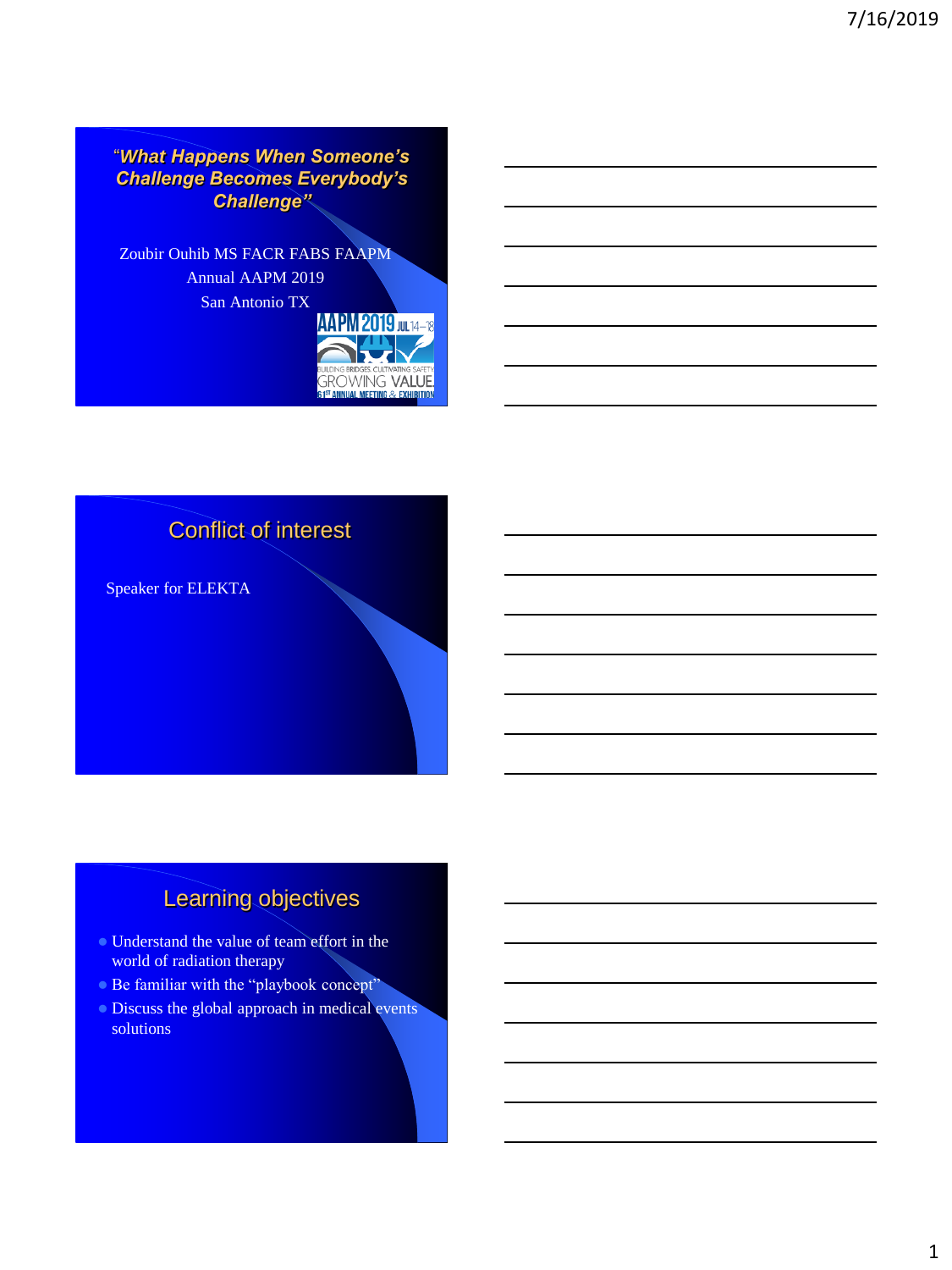### AAPM 2019 Annual meeting: Welcome message from AAPM President Cynthia McCollough

*"The theme for the meeting is "Building Bridges, Cultivating Safety, Growing Value." Come and build lasting partnerships with colleagues and vendors, learn how to cultivate a safety culture, and increase your value to those you work with and to the patients we serve".*



### **Facts**

- As humans, we all make mistakes (Please raise both hands if you don't)
- Physicists are good in analyzing errors
- We all can come up with different but good solutions
- With our busy schedule, we might not have time to think of solutions for ME that are not ours (or be part of a "playbook").
- However we might react when reading about a ME: "How can such a thing still happen"?

### New concept (Sort of): "The playbook"

- In sports every coach has a playbook for every game: has tools to guide him for a win (Do good) and avoid mistakes
- In brachytherapy: every team should have a playbook<br>
on how to do <u>well (correct way</u>) and <u>avoid ME</u>'s<br>
(Different from how to do a procedure)
- Playbook in sport is created by players, assistant coaches, coaches etc.
- Playbook in radiation therapy (Brachytherapy) is done by a team of medical physicists, radiation Oncologists, and manufacturer representatives willing to provide ideas on corrective/preventive actions on ME.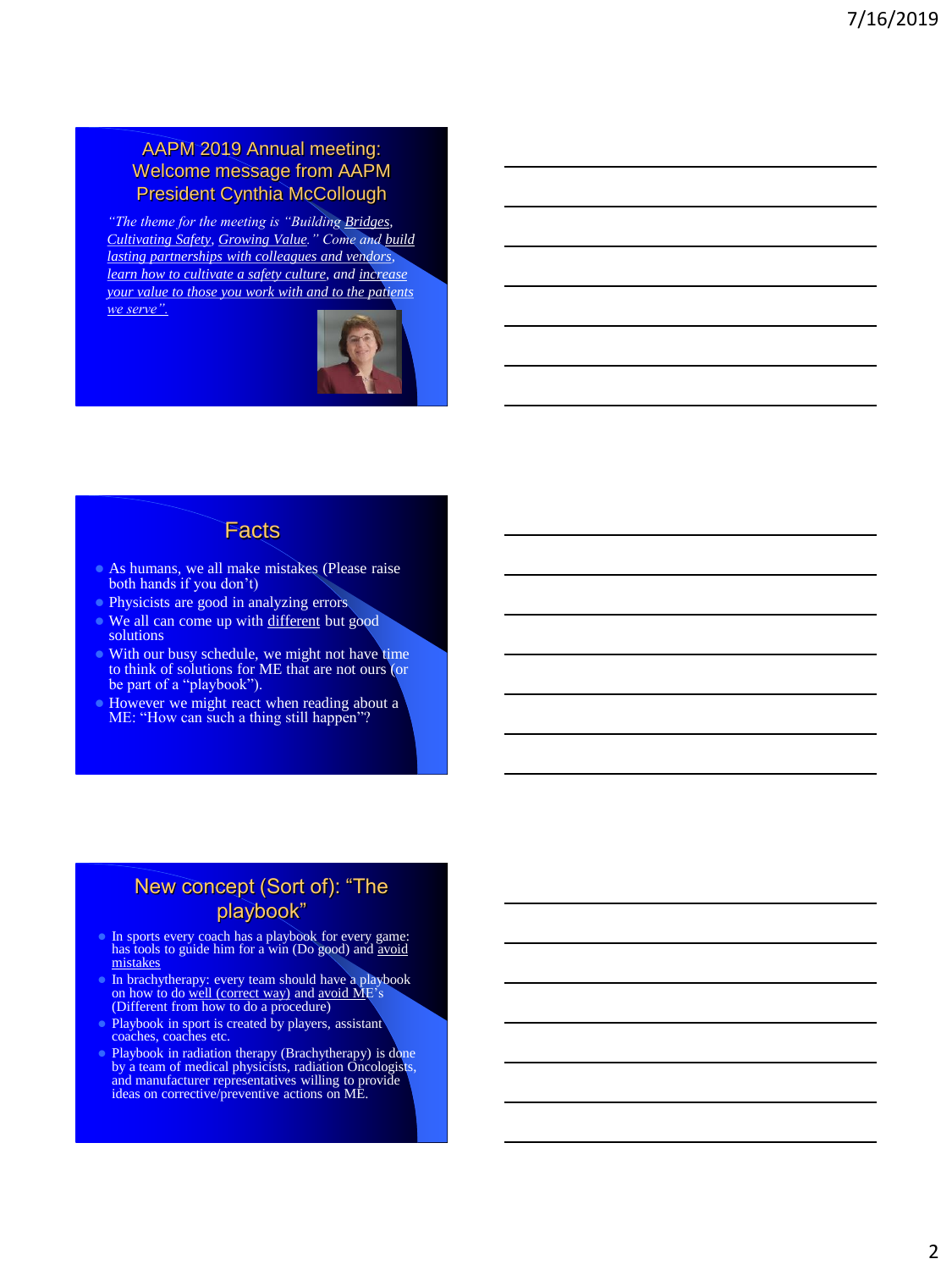### What happens when a ME occurs?

- **Department team will gather and discuss the** "who", "when", "why", "how", and the "*now*".
- Can we do better by making that group even larger with people from different institutions, with fresh eyes, and a different approach?

## Advantages of the "outside world"

- Small world (Institution) plus the outside world (Other brachytherapy experts): unlimited amount of knowledge and ideas =>better solutions
- Different setting, new space, tons of ideas, event looked at<br>by different people in a different way, free from negativity<br>and fear, not limited by the institution comfort zone, people<br>connecting together and thinking outs
- **People not involved with the case have a better state of** mind in analyzing and providing many good practical corrective and preventive solutions.
- "*If there is a problem within the mind (Pre-occupied, concerned, has some fear, distracted, exhausted…) how can a mind solves when itself is a problem"?* (Thread from physics forums).

# The brachytherapy project

- Reported medical errors (Common or severe) are selected from regulatory
- or reporting systems. Case (As reported) is sent to ABS members and representative from the manufacturing industry\* to provide feedback and accuracy on the case, corrective actions, preventive actions.
- corrective actions, preventive actions.<br>Institution name, individuals names, etc. are removed from the case
- Focus:
	- a) First we try to understand the case then look at the "when", "what" "how" and not on who did it. All about the process. b) Second we look at corrective and preventive actions; check with manufacturer for any helpful documentation, clarification, and
	- feedback c) Feedback and solutions are tabulated and sent back to all reviewers
	- for additional comments and approval<br>Final clean summary sent to all members (Only constructive
	- d) Final clean summary sent to all members (Only constructive criticism is allowed).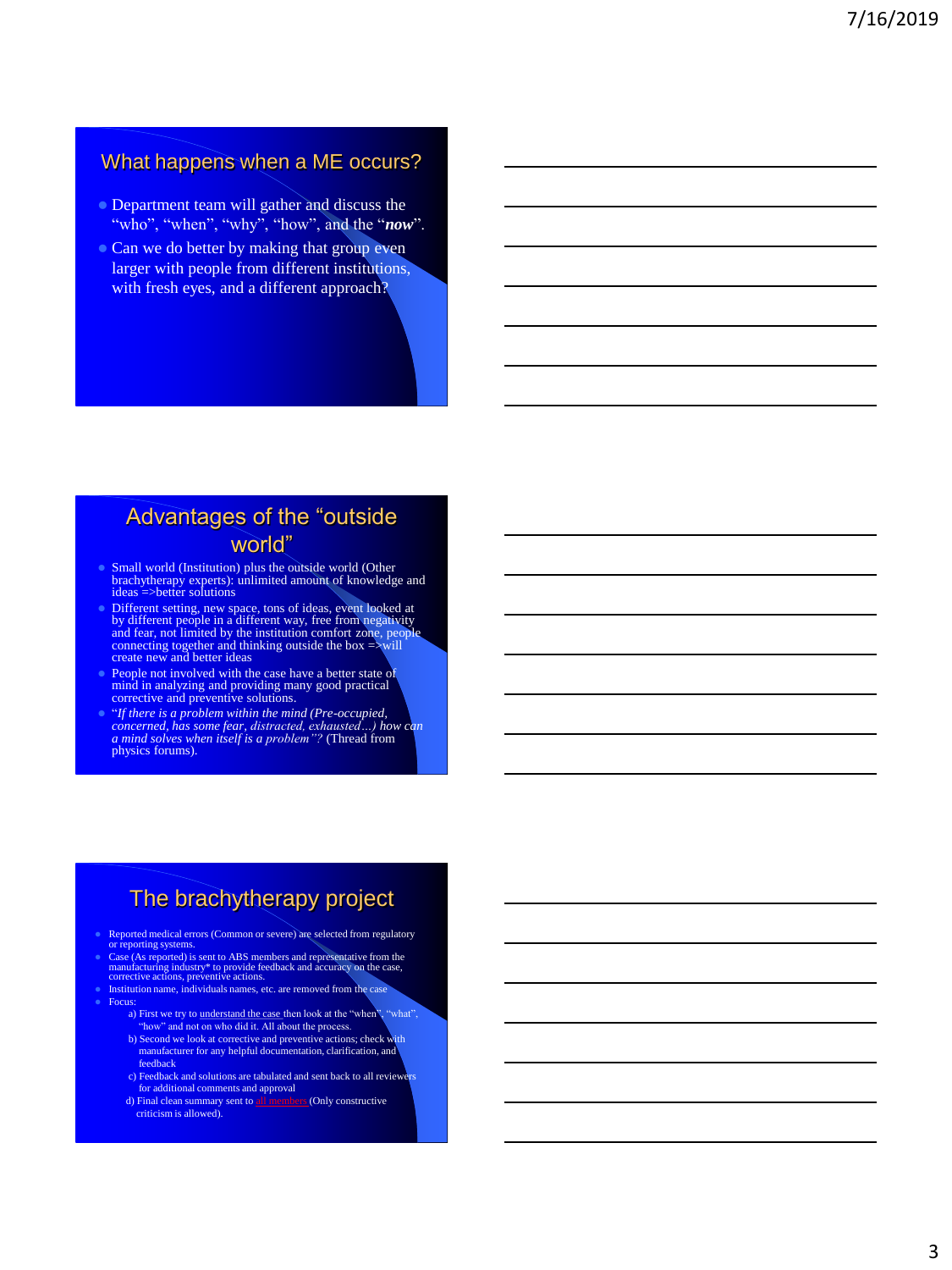# **Challenges**

- ME report information might not be clear or accurate
- **Information lacking some valuable details**
- Unless information is complete, difficult to provide applicable corrective/preventive actions

# Status of the project

- **Five cases have been discussed so far: total** length, catheter reconstruction (2), activity error, and source (eBT) calibration errors.
- One case per month is presented
- **Feedback is sent to: [PreventMedEvent@gmail.com](mailto:PreventMedEvent@gmail.com)** (Soon to be PreventMedEvent@ABS.org)
- Cases are published in the ABS BrachyBlast newsletter



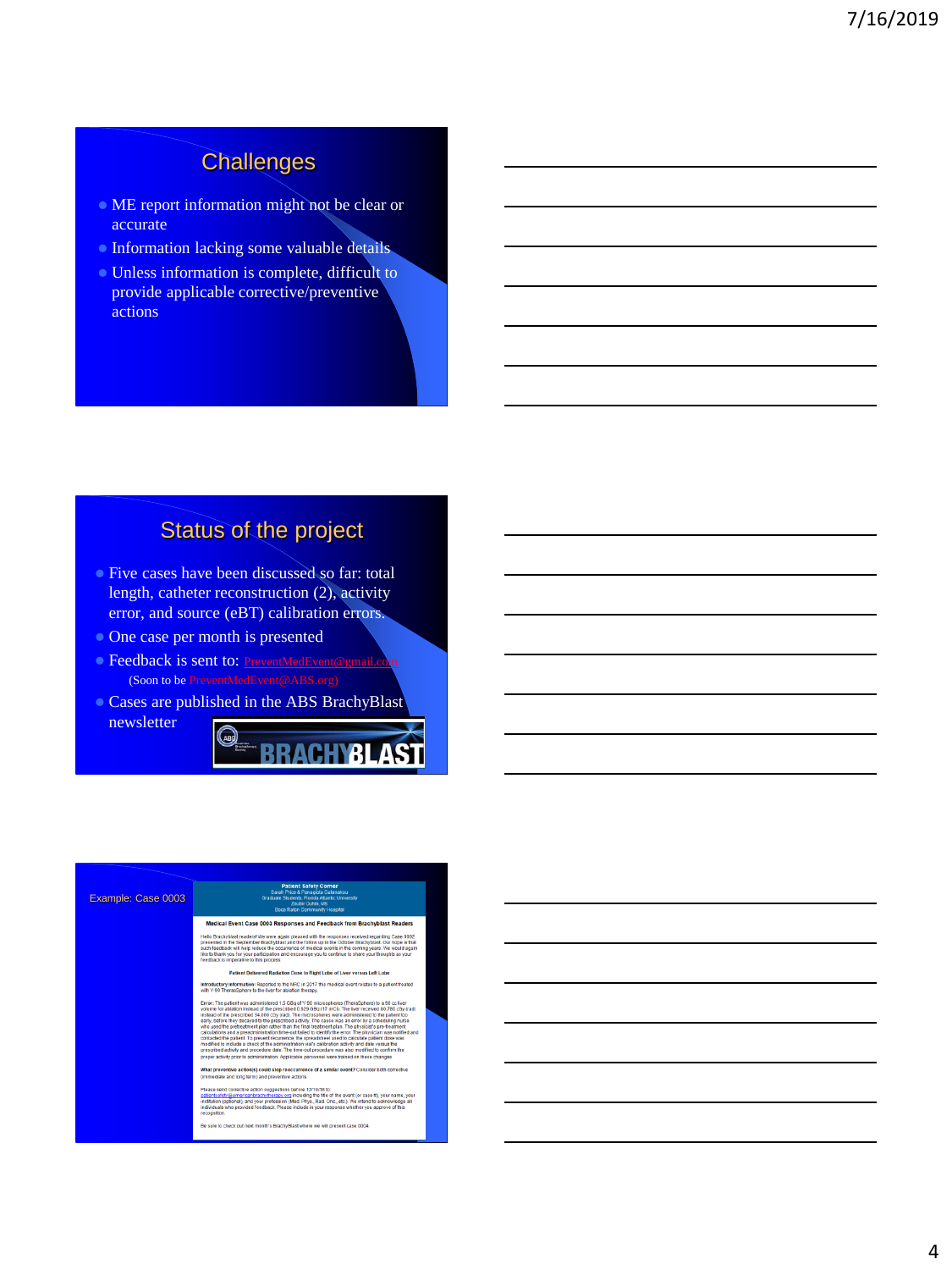#### Immediate actions

Medical Event Case 0003 Responses and Feedback from Brachyblast Readers As promised in case 0003 posted on the Brachyldast on November 20<sup>4</sup>, 2018, we are eager to press and the company of the company of the company of the company of the company of the company of the company of the company of a present<br>ileagues<br>d to Y-90<br>reatment

#### mmediate (Short Term) Actions

the Y-90 in a dose calibrator prior to<br>stration rather than relying on just the decay<br>tion for activity confirmation.

dien system to detail the A more robust ci<br>procedure in full

#### Long Term actions

#### Long Term Actions

.<br>A spreadsheet for secondary calculations related to the decay of the radioactive material should be<br>ised and checked for accuracy.

While the package insert has brief statement on dose vs. treatment date and time by one manufa<br>there might be a need for a cautionary statement on the vial label like "Dose ordered for treat<br>scheduled for date and time. De

As pointed out by the reviewers, medical event description as reported is lacking clarity and valuable<br>Information. As we reported it in the previous cases better guidelines on the reporting system is very<br>much needed.

.<br>We would like to thank Daniel Scanderbeg PhD, Gilad Cohen MS, Adam Cunha PhD, Dorin Todor<br>PhD, Christopher Deufel PhD, and Dayee Jacob MS for their valuable feedback. We encourage our readers to continue to submit their ideas. ITere may have been preventive and<br>corrective actions we did not identity. Be sure to check out next month's BrachyBlast where we will<br>present case 0004.

Click here to a

#### What Happens When Someone's Challenge Becomes Everybody's Challenge ?

- We all learned from each other that could help us prevent a similar ME (Or perhaps a different one).
- Valuable dialogue among people to brainstorm and be creative for practical solutions in a collegiate environment
- Engage manufacturers in the discussion and as a team look into preventive/corrective actions (Product/software development and improvement)
- Alert regulators/AU on the need of an accurate reporting (details, accuracy, etc.) for applicable and better solutions
- Create a playbook for everyone to adopt for a safer/better patient outcome